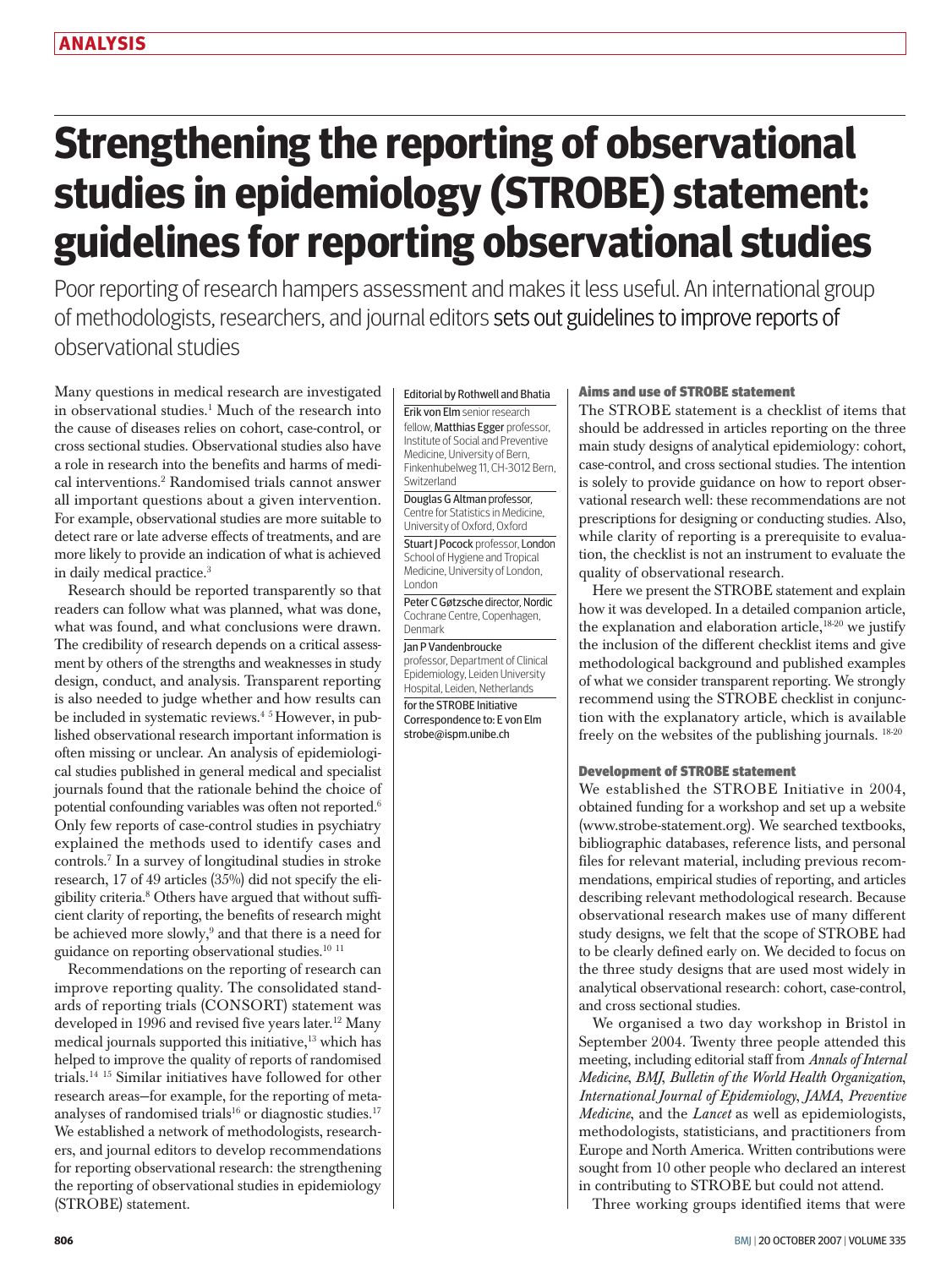deemed to be important to include in checklists for each type of study. A provisional list of items prepared in advance (available from our website) was used to facilitate discussions. The three draft checklists were then discussed by all participants and, where possible, items were revised to make them applicable to all three study designs. In a final plenary session, the group decided on the strategy for finalising and disseminating the STROBE statement.

After the workshop we drafted a combined checklist including all three designs and made it available on our website. We invited participants and additional scientists

#### STROBE statement—checklist of items that should be included in reports of observational studies

|                           |                | Item No Recommendation                                                                                                                                                                                                                                                                                                                                                                                                                                                                                                                                |
|---------------------------|----------------|-------------------------------------------------------------------------------------------------------------------------------------------------------------------------------------------------------------------------------------------------------------------------------------------------------------------------------------------------------------------------------------------------------------------------------------------------------------------------------------------------------------------------------------------------------|
| <b>Title and abstract</b> |                |                                                                                                                                                                                                                                                                                                                                                                                                                                                                                                                                                       |
|                           | $1\,$          | (a) Indicate the study's design with a commonly used term in the title or the abstract                                                                                                                                                                                                                                                                                                                                                                                                                                                                |
|                           |                | (b) Provide in the abstract an informative and balanced summary of what was done and what was found                                                                                                                                                                                                                                                                                                                                                                                                                                                   |
| Introduction              |                |                                                                                                                                                                                                                                                                                                                                                                                                                                                                                                                                                       |
| Background/rationale      | $\overline{2}$ | Explain the scientific background and rationale for the investigation being reported                                                                                                                                                                                                                                                                                                                                                                                                                                                                  |
| Objectives                | 3              | State specific objectives, including any prespecified hypotheses                                                                                                                                                                                                                                                                                                                                                                                                                                                                                      |
| Methods                   |                |                                                                                                                                                                                                                                                                                                                                                                                                                                                                                                                                                       |
| Study design              | 4              | Present key elements of study design early in the paper                                                                                                                                                                                                                                                                                                                                                                                                                                                                                               |
| Setting                   | 5              | Describe the setting, locations, and relevant dates, including periods of recruitment, exposure, follow-up, and data collection                                                                                                                                                                                                                                                                                                                                                                                                                       |
| Participants              | 6              | (a) Cohort study-Give the eligibility criteria, and the sources and methods of selection of participants. Describe methods of follow-up<br>Case-control study-Give the eligibility criteria, and the sources and methods of case ascertainment and control selection. Give the<br>rationale for the choice of cases and controls<br>Cross sectional study-Give the eligibility criteria, and the sources and methods of selection of participants<br>(b) Cohort study-For matched studies, give matching criteria and number of exposed and unexposed |
|                           |                | Case-control study-For matched studies, give matching criteria and the number of controls per case                                                                                                                                                                                                                                                                                                                                                                                                                                                    |
| Variables                 | 7              | Clearly define all outcomes, exposures, predictors, potential confounders, and effect modifiers. Give diagnostic criteria, if applicable                                                                                                                                                                                                                                                                                                                                                                                                              |
| Data sources/ measurement | $8*$           | For each variable of interest, give sources of data and details of methods of assessment (measurement). Describe comparability of<br>assessment methods if there is more than one group                                                                                                                                                                                                                                                                                                                                                               |
| Bias                      | 9              | Describe any efforts to address potential sources of bias                                                                                                                                                                                                                                                                                                                                                                                                                                                                                             |
| Study size                | 10             | Explain how the study size was arrived at                                                                                                                                                                                                                                                                                                                                                                                                                                                                                                             |
| Quantitative variables    | 11             | Explain how quantitative variables were handled in the analyses. If applicable, describe which groupings were chosen and why                                                                                                                                                                                                                                                                                                                                                                                                                          |
| Statistical methods       | 12             | (a) Describe all statistical methods, including those used to control for confounding                                                                                                                                                                                                                                                                                                                                                                                                                                                                 |
|                           |                | (b) Describe any methods used to examine subgroups and interactions                                                                                                                                                                                                                                                                                                                                                                                                                                                                                   |
|                           |                | (c) Explain how missing data were addressed                                                                                                                                                                                                                                                                                                                                                                                                                                                                                                           |
|                           |                | (d) Cohort study-If applicable, explain how loss to follow-up was addressed<br>Case-control study-If applicable, explain how matching of cases and controls was addressed<br>Cross sectional study-If applicable, describe analytical methods taking account of sampling strategy                                                                                                                                                                                                                                                                     |
|                           |                | (e) Describe any sensitivity analyses                                                                                                                                                                                                                                                                                                                                                                                                                                                                                                                 |
| <b>Results</b>            |                |                                                                                                                                                                                                                                                                                                                                                                                                                                                                                                                                                       |
| Participants              | $13*$          | (a) Report numbers of individuals at each stage of study—eg numbers potentially eligible, examined for eligibility, confirmed<br>eligible, included in the study, completing follow-up, and analysed                                                                                                                                                                                                                                                                                                                                                  |
|                           |                | (b) Give reasons for non-participation at each stage                                                                                                                                                                                                                                                                                                                                                                                                                                                                                                  |
|                           |                | (c) Consider use of a flow diagram                                                                                                                                                                                                                                                                                                                                                                                                                                                                                                                    |
| Descriptive data          | $14*$          | (a) Give characteristics of study participants (eg demographic, clinical, social) and information on exposures and potential confounders                                                                                                                                                                                                                                                                                                                                                                                                              |
|                           |                | (b) Indicate number of participants with missing data for each variable of interest                                                                                                                                                                                                                                                                                                                                                                                                                                                                   |
|                           |                | (c) Cohort study-Summarise follow-up time (eg average and total amount)                                                                                                                                                                                                                                                                                                                                                                                                                                                                               |
| Outcome data              | $15*$          | Cohort study-Report numbers of outcome events or summary measures over time                                                                                                                                                                                                                                                                                                                                                                                                                                                                           |
|                           |                | Case-control study-Report numbers in each exposure category, or summary measures of exposure                                                                                                                                                                                                                                                                                                                                                                                                                                                          |
|                           |                | Cross sectional study-Report numbers of outcome events or summary measures                                                                                                                                                                                                                                                                                                                                                                                                                                                                            |
| Main results              | 16             | (a) Report the numbers of individuals at each stage of the study-eg numbers potentially eligible, examined for eligibility, confirmed<br>eligible, included in the study, completing follow-up, and analysed                                                                                                                                                                                                                                                                                                                                          |
|                           |                | (b) Give reasons for non-participation at each stage                                                                                                                                                                                                                                                                                                                                                                                                                                                                                                  |
|                           |                | (c) Consider use of a flow diagram                                                                                                                                                                                                                                                                                                                                                                                                                                                                                                                    |
| Other analyses            | 17             | Report other analyses done-eg analyses of subgroups and interactions, and sensitivity analyses                                                                                                                                                                                                                                                                                                                                                                                                                                                        |
| Discussion                |                |                                                                                                                                                                                                                                                                                                                                                                                                                                                                                                                                                       |
| Key results               | 18             | Summarise key results with reference to study objectives                                                                                                                                                                                                                                                                                                                                                                                                                                                                                              |
| Limitations               | 19             | Discuss limitations of the study, taking into account sources of potential bias or imprecision. Discuss both direction and magnitude<br>of any potential bias                                                                                                                                                                                                                                                                                                                                                                                         |
| Interpretation            | 20             | Give a cautious overall interpretation of results considering objectives, limitations, multiplicity of analyses, results from similar<br>studies, and other relevant evidence                                                                                                                                                                                                                                                                                                                                                                         |
| Generalisability          | 21             | Discuss the generalisability (external validity) of the study results                                                                                                                                                                                                                                                                                                                                                                                                                                                                                 |
| Other information         |                |                                                                                                                                                                                                                                                                                                                                                                                                                                                                                                                                                       |
| Funding                   | 22             | Give the source of funding and the role of the funders for the present study and, if applicable, for the original study on which the<br>present article is based                                                                                                                                                                                                                                                                                                                                                                                      |

\*Give information separately for cases and controls in case-control studies and, if applicable, for exposed and unexposed groups in cohort and cross sectional studies. The STROBE checklist is best used in conjunction with the explanation and elaboration article.<sup>18-20</sup> This article and separate versions of the checklist for cohort, case-control, and cross sectional studies are available atwww.strobe-statement.org.